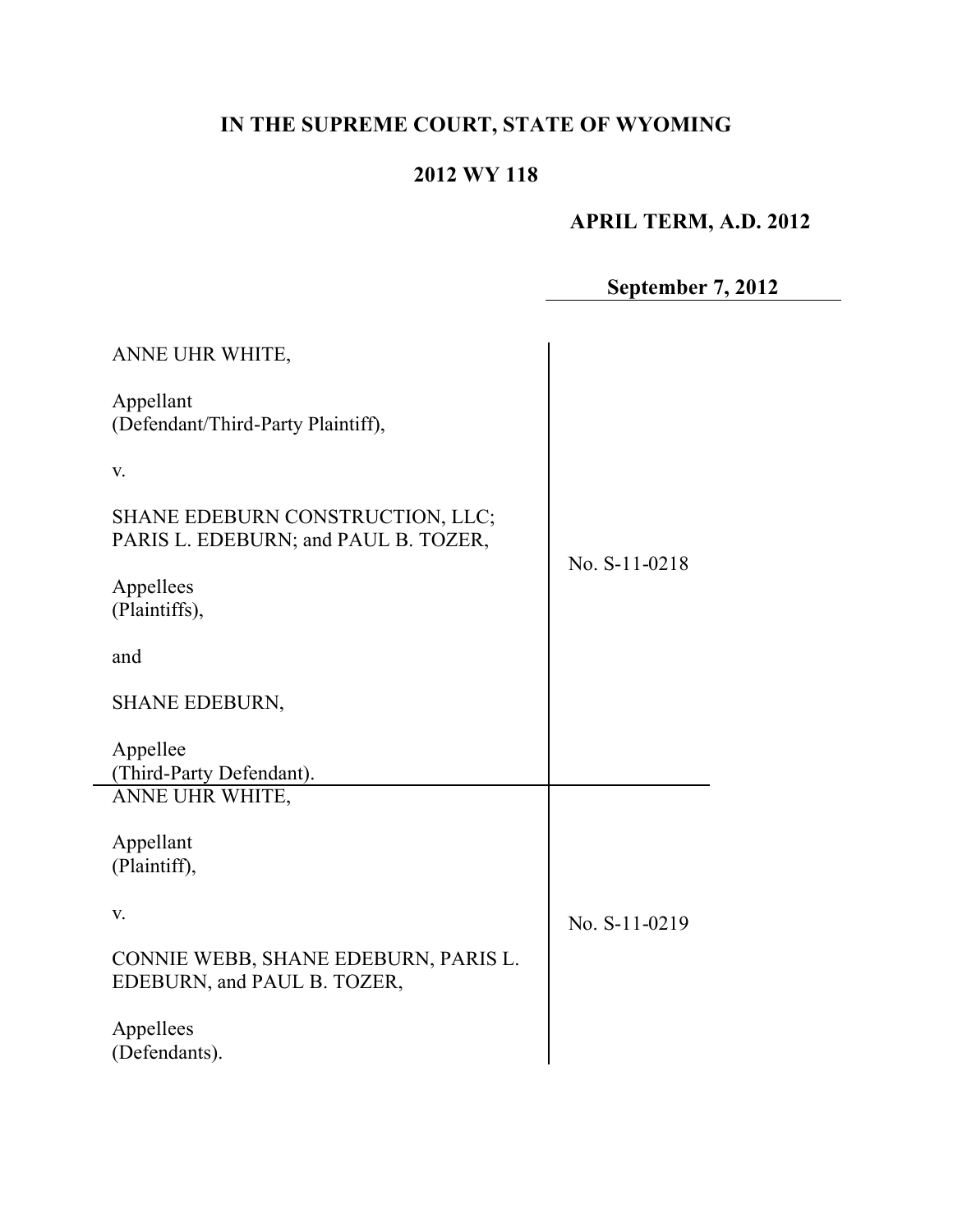## *Appeal from the District Court of Laramie County The Honorable Wade E. Waldrip, Judge*

## *Representing Appellant:*

*Pro se.*

#### *Representing Appellee, Connie Webb:*

*Billie LM Addleman and Amanda M. Good, Hirst Applegate, LLP, Cheyenne, Wyoming.*

*Representing Appellees, Shane Edeburn Construction, LLC, Paris L. Edeburn, Paul B. Tozer, and Shane Edeburn:*

*Karen Budd-Falen and Brandon L. Jensen, Budd-Falen Law Offices, LLC, Cheyenne, Wyoming.*

*Before KITE, C.J., and GOLDEN, HILL, VOIGT, and BURKE, JJ.*

**NOTICE: This opinion is subject to formal revision before publication in Pacific Reporter Third. Readers are requested to notify the Clerk of the Supreme Court, Supreme Court Building, Cheyenne, Wyoming** 82002, of any typographical or other formal errors so that correction may be made before final publication in **the permanent volume.**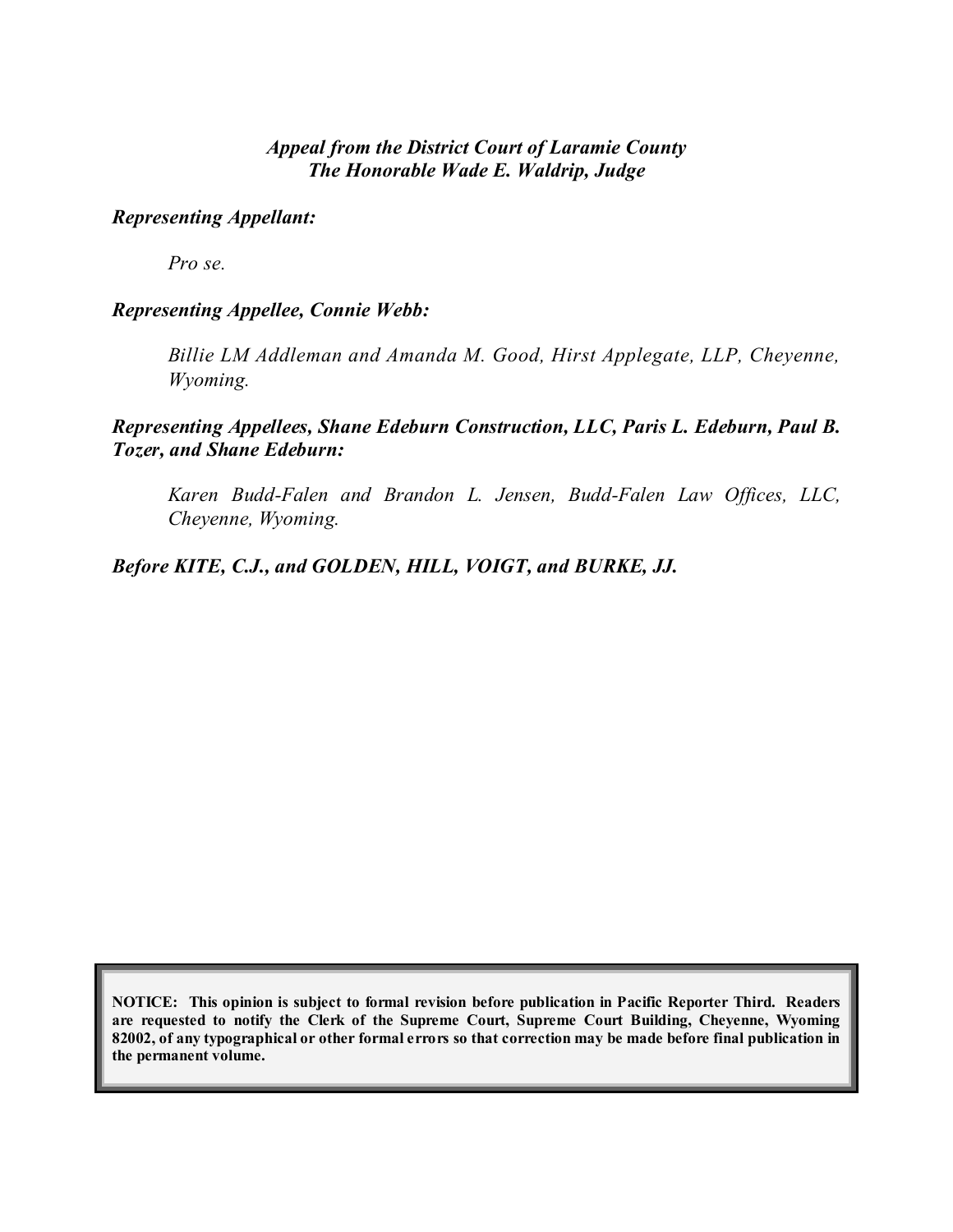#### **BURKE, Justice.**

[¶1] The issues presented in these appeals involve three parcels of land formerly owned by Appellant, Anne Uhr White, in the Table Mountain Ranches ("TMR") subdivision in Laramie County, Wyoming. In early 2011, Appellees Shane Edeburn Construction, LLC, Paris Edeburn, and Paul Tozer, initiated legal action to terminate Ms. White's lease on Lot 2 and Tract 12 of the TMR subdivision. Ms. White counterclaimed against these parties and added Shane Edeburn as a third-party defendant, asserting that they had violated the covenant of good faith and fair dealing in attempting to terminate the lease. Ms. White also filed a separate action against Appellees Shane Edeburn, Paris Edeburn, Paul Tozer, and real-estate agent, Connie Webb, claiming that they committed fraud and wrongfully conspired to deprive her of an opportunity to repurchase Lot 11 after she lost the property in foreclosure. In Docket No. S-11-0218, Ms. White challenges the district court's grant of summary judgment declaring the lease on Lot 2 and Tract 12 to be terminated and ordering Ms. White to vacate the property. She also challenges the district court's dismissal of her claim for breach of the implied covenant of good faith and fair dealing. In Docket No. S-11-0219, Ms. White challenges the dismissal of her claims of fraud and conspiracy to commit fraud relating to the sale of Lot  $11<sup>1</sup>$ . We affirm the decisions of the district court in both appeals.

#### *ISSUES*

[¶2] In Docket No. S-11-0218, Ms. White presents two issues, which we rephrase as follows:

- 1. Did the district court err in granting summary judgment in favor of the Edeburns with respect to their claim that Ms. White breached the lease agreement?
- 2. Did the district court err in dismissing Ms. White's claim for breach of the implied covenant of good faith and fair dealing?

The Edeburns state the issues in a substantially similar manner as above, but present the following additional issue:

<sup>&</sup>lt;sup>1</sup> For ease of reference, we will refer to Appellees Shane Edeburn Construction, LLC, Shane Edeburn, Paris Edeburn, and Paul Tozer collectively as "the Edeburns" in our discussion of Docket No. S-11-0218. Likewise, we will refer to Ms. Edeburn, Mr. Edeburn, and Mr. Tozer collectively as "the Edeburns" in discussing Docket No. S-11-0219.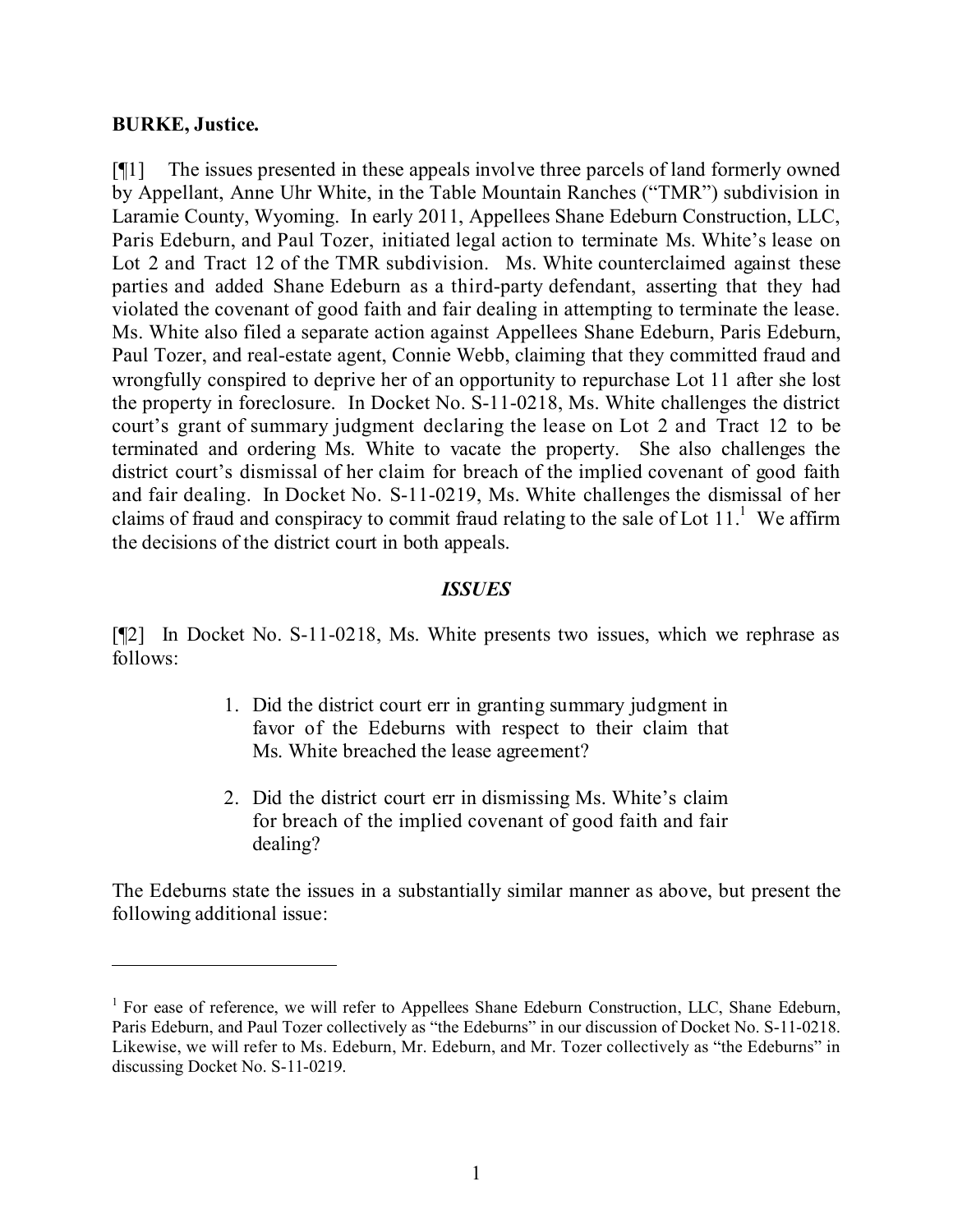3. Is the appeal of the termination of the lease agreement moot because the Appellant no longer has an interest in the real estate?

[¶3] In Docket No. S-11-0219, Ms. White presents three issues, which can be set forth as a single issue:

> Did the district court err in dismissing Ms. White's claims for fraud and conspiracy to commit fraud?

## *FACTS*

[¶4] Prior to the events at issue in this appeal, Ms. White sold Lot 2 and Tract 12 in the TMR subdivision to Westland Holdings, Inc., which subsequently leased the two parcels back to Ms. White. Ms. White resided in a detached camper trailer on Lot 2 and stored some belongings in a shed she had constructed on the property. The lease, which commenced on August 19, 2010 and terminated on February 19, 2012, contained the following provision:

> 5. REPAIR AND MAINTENANCE. Lessee shall, at its expense, keep and maintain the premises in a clean, [sightly], sanitary order and in good condition and repair and in compliance with all local, state and federal regulations. Lessee shall not cause or permit any waste or nuisance in or about the leased premises.

Westland Holdings subsequently sold the properties to the Edeburns on December 21, 2010. The properties were purchased subject to the lease between Westland Holdings and Ms. White.

[¶5] On January 31, 2011, the Edeburns notified Ms. White that she had violated Paragraph 5 of the lease by living in a camper trailer on Lot 2, in violation of county regulations, and by accumulating "trash, waste and debris," including old automobiles, on the property. The Edeburns' notice allowed Ms. White ten days to come into compliance with the lease. Ms. White did not address the alleged lease violations and continued to reside on the property after the specified termination date.

[¶6] The Edeburns responded by initiating legal action. They sought a declaratory judgment that the lease was terminated and requested an injunction forcing Ms. White to forfeit possession of the property. Ms. White filed an "Answer, Counterclaim & Third Party Complaint," adding Shane Edeburn to the suit as a third-party defendant. She asserted that Appellees had breached the implied covenant of good faith and fair dealing by inventing lease violations to serve as a pretext for their desire to remove her from the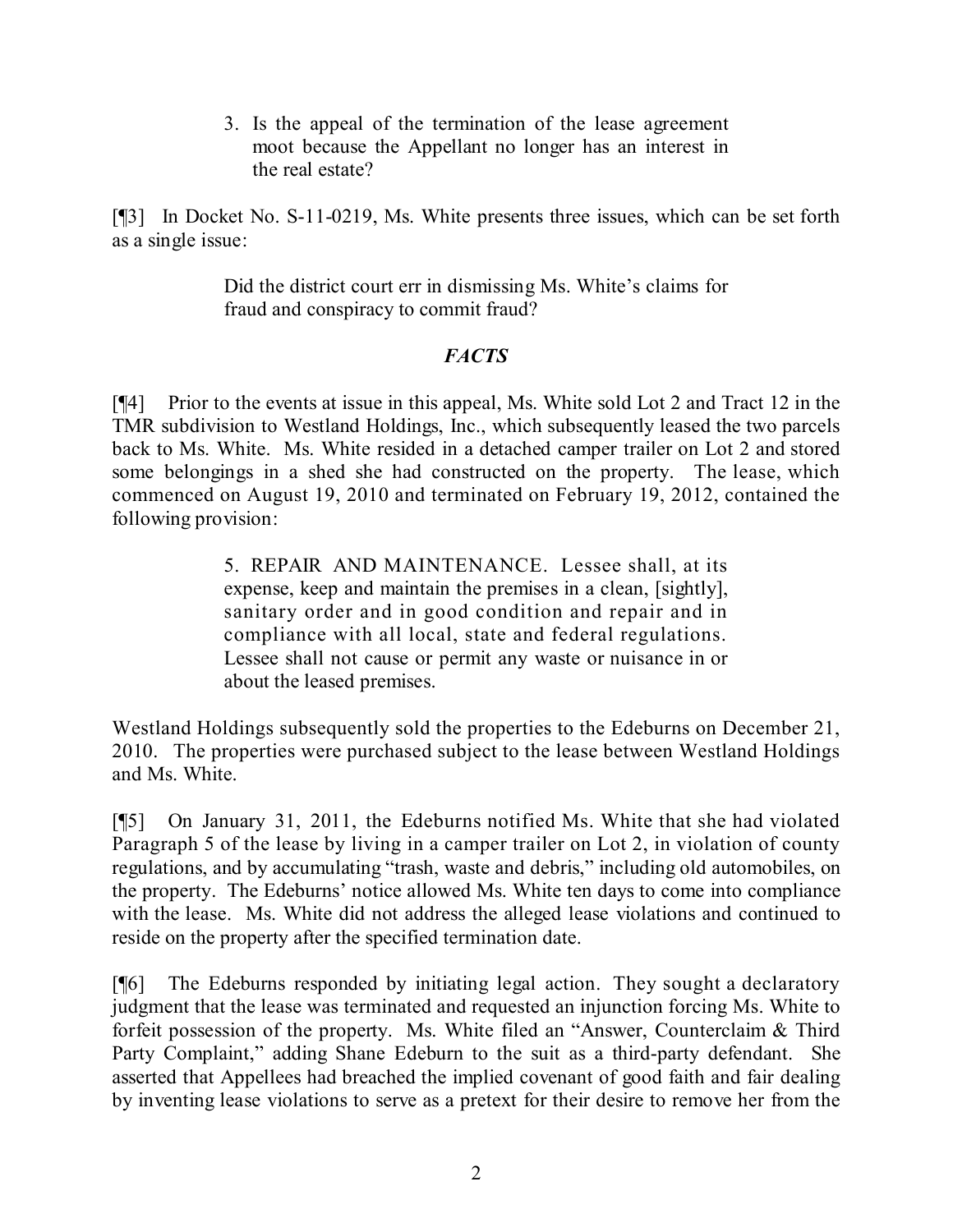property.

[¶7] The Edeburns filed a motion to dismiss and a motion for summary judgment. The district court granted the motion to dismiss, finding that "Plaintiffs' attempt to exercise their rights under the Lease simply does not constitute a breach of good faith and fair dealing. . . . The covenant of good faith and fair dealing cannot be used to force parties to ignore explicit provisions in the contract, which is what Ms. White desires." The district court also granted Appellees' motion for summary judgment, finding that Ms. White had breached the lease by failing to "maintain the premises in a clean, [sightly], sanitary order" and by living in her camper in violation of local regulations. In Docket No. S-11- 0218, Ms. White appeals both decisions.

[¶8] The issues in Docket No. S-11-0219 relate to the sale of Lot 11 in the TMR subdivision. Ms. White purchased Lot 11 in 1979 and financed the purchase with a bank loan secured by a mortgage. In 2009, Ms. White defaulted on the loan, and the bank foreclosed. The property was offered for sale at auction, and the bank purchased the property for \$114,249.03. Ms. White did not redeem the property within the statutory redemption period. The bank subsequently hired Connie Webb, a real estate agent, to sell the property. According to Ms. White, she informed Ms. Webb that a third party wanted to make an offer to purchase Lot 11 when Ms. Webb was prepared to accept offers. Ms. White alleged that Ms. Webb represented to her that the property would not be marketed until it was cleaned and appraised. On February 23, 2010, with the help of Ms. Webb, the bank sold Lot 11 to the Edeburns for \$22,000.00.

[¶9] Ms. White filed suit against Appellees, asserting claims of fraud, conspiracy to commit fraud, "loss of enjoyment and quality of life," and "punitive damages." She sought \$3,000,000.00 in compensatory damages, plus additional punitive damages. The district court dismissed the complaint on Appellees' motion, finding that Ms. White had failed to allege facts sufficient to support her claims. In Docket No. S-11-0219, Ms. White appeals that decision.

## *STANDARD OF REVIEW*

[¶10] When reviewing motions to dismiss, we accept the facts stated in the complaint as true and view them in the light most favorable to the plaintiff. We will sustain a dismissal when it is certain from the face of the complaint that the plaintiff cannot assert any fact which would entitle her to relief. *Sinclair v. City of Gillette*, 2012 WY 19, ¶ 8, 270 P.3d 644, 646 (Wyo. 2012). With respect to the district court's decision to grant summary judgment, we apply the following standard of review:

> We review a district court's summary judgment rulings *de novo*, using the same materials and following the same standards as the district court. The facts are considered from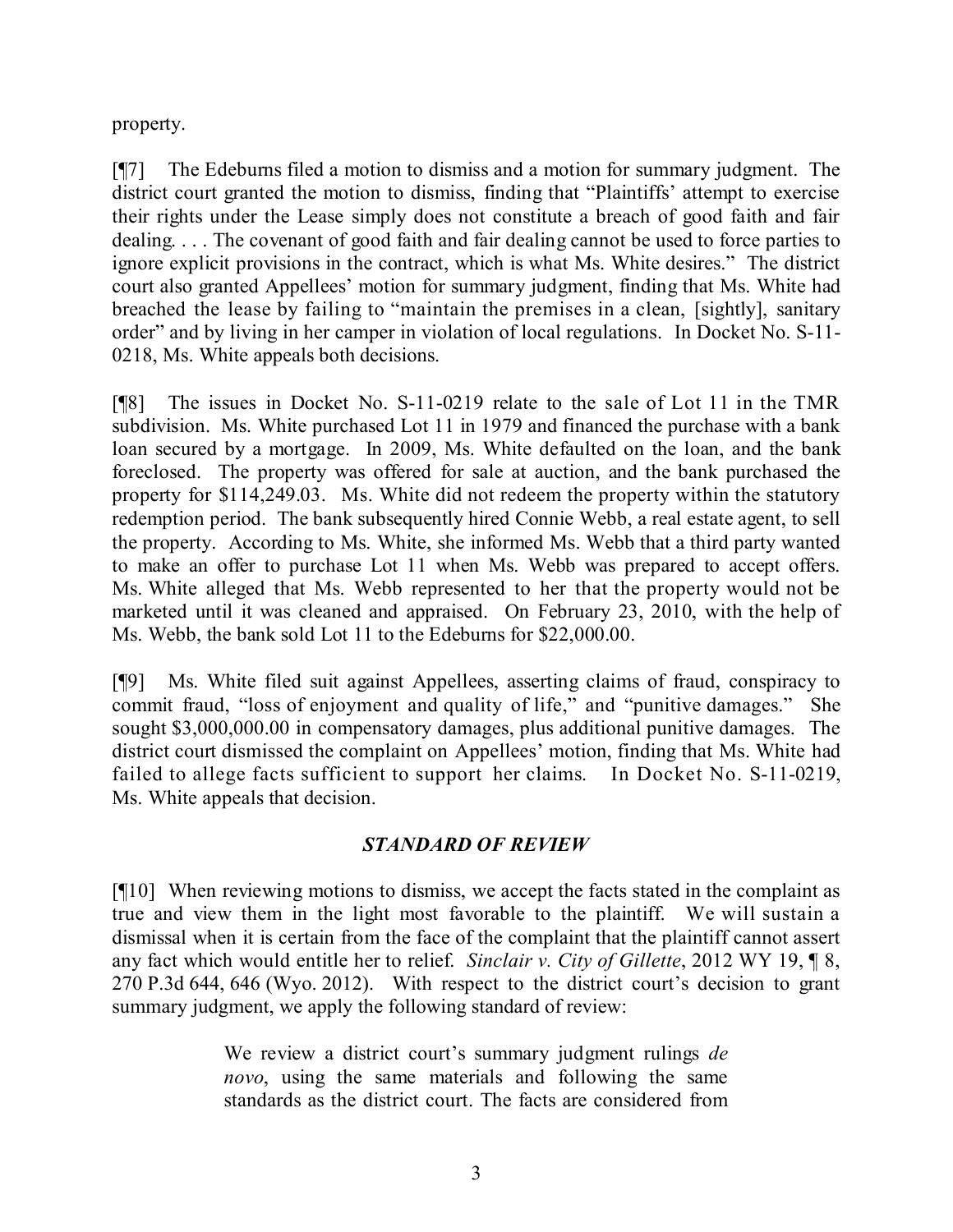the vantage point most favorable to the party who opposed the motion, and we give that party the benefit of all favorable inferences that may fairly be drawn from the record. *Cook v. Shoshone First Bank*, 2006 WY 13, ¶ 11, 126 P.3d 886, 889 (Wyo. 2006); *Garcia v. Lawson*, 928 P.2d 1164, 1166 (Wyo. 1996). Summary judgment is appropriate when there are no genuine issues of material fact and the moving party is entitled to judgment as a matter of law. W.R.C.P. 56(c).

*Sutherland v. Meridian Granite Co.*, 2012 WY 53, ¶ 7, 273 P.3d 1092, 1095 (Wyo. 2012).

## *DISCUSSION*

[¶11] In Docket No. S-11-0218, Ms. White contends that summary judgment was improperly granted to the Edeburns on their claim that she breached the lease agreement. She claims the Edeburns impliedly consented to her existing use of the property because the Edeburns were aware of those conditions at the time they purchased the property. Ms. White contends that residing on the property in a camper trailer without an occupancy permit did not constitute a breach of her promise to maintain "compliance with all local, state and federal regulations" because local regulations relating to occupancy permits do not apply to camper trailers. She also asserts that whether she maintained the property in a "clean, sightly, sanitary order" raises a genuine issue of material fact. Further, Ms. White claims that the Edeburns are estopped from claiming breach because they accepted the first month's payment under the lease.

[¶12] The Edeburns respond by asserting that Ms. White's challenge to the lease termination is moot because the lease expired on February 19, 2012. They further claim, however, that even if Ms. White's challenge is not moot, summary judgment is proper because there is no genuine issue of material fact regarding Ms. White's failure to comply with the terms of the lease. She resided on the property in a camper trailer without an occupancy permit and allowed various junk and debris to accumulate on the property. The Edeburns contend that it is undisputed that Ms. White did not keep the property in a clean and sanitary condition. Finally, the Edeburns claim that acceptance of a single rent payment did not constitute waiver of their right to terminate the lease because the lease included a provision specifying that acceptance of rent would not operate as a waiver of default.

## **Motion for Summary Judgment – Lease Violations**

[¶13] We must first address the Edeburns' claim that this appeal does not raise a justiciable controversy because the issues presented are moot. "[A]n issue is moot when it no longer presents a live controversy with respect to which the court can give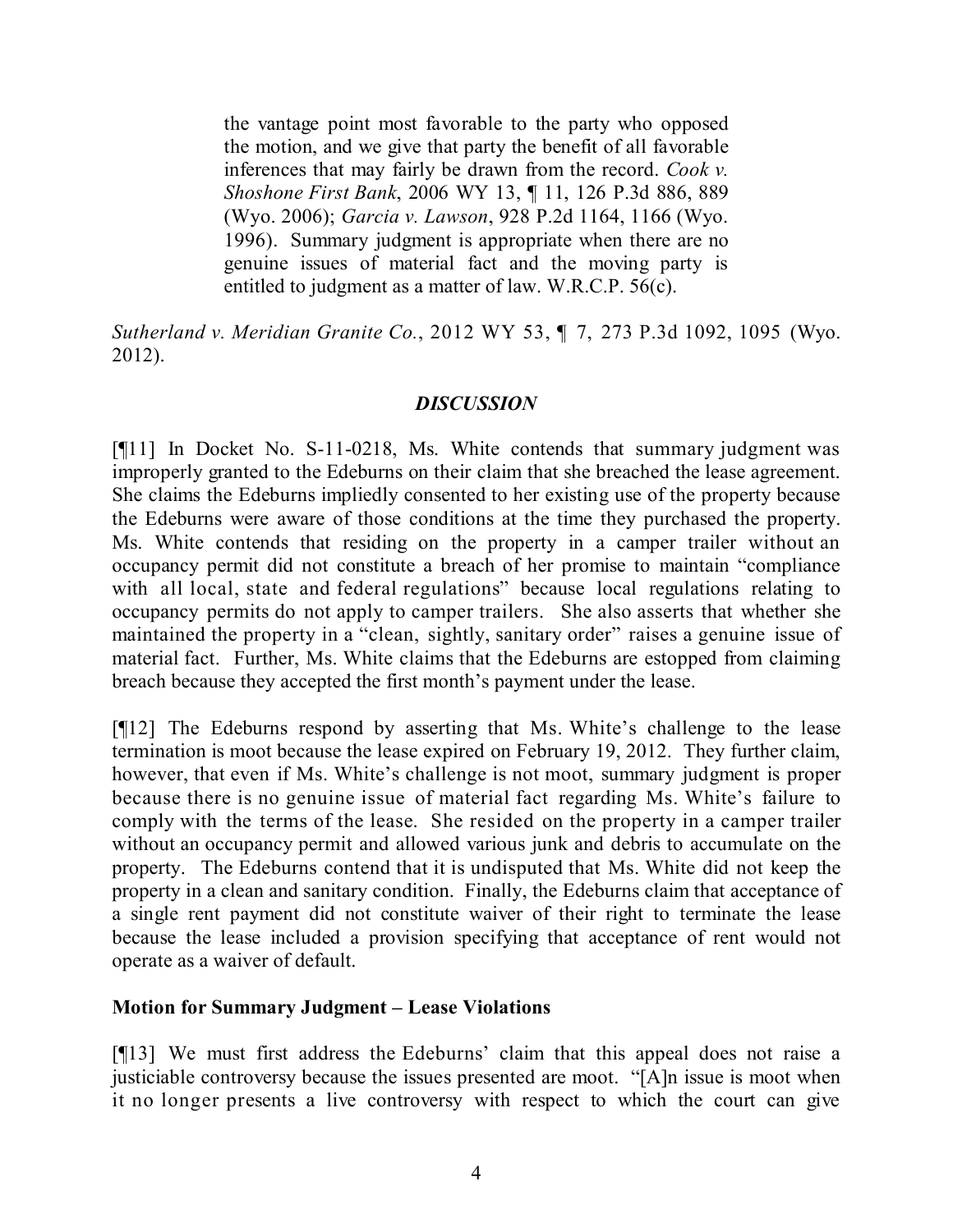meaningful relief." *Christian Coalition of Fla., Inc. v. United States*, 662 F.3d 1182, 1189 (11th Cir. 2011). We have set forth basic principles of the mootness doctrine as follows:

> Our general law on justiciability provides that courts should not consider issues which have become moot. *Gulf Oil Corp. v. Wyoming Oil and Gas Conservation Comm'n*, 693 P.2d 227, 233 (Wyo. 1985). We do not decide cases when a decision will have no effect or pertains only to matters that might arise in the future. *McLain v. Anderson*, 933 P.2d 468, 472 (Wyo. 1997). A case is moot when the determination of an issue is sought which, if provided, will have no practical effect on the existing controversy. *Id.* Therefore, if events occur during the pendency of an appeal that cause a case to become moot or make determination of the issues unnecessary, we will dismiss it. *Id*.; *see also Rocky Mountain Helicopters, Inc. v. Air Freight, Inc.*, 773 P.2d 911, 924-25 (Wyo. 1989).

*SNK v. State*, 2003 WY 141, ¶ 18, 78 P.3d 1032, 1037 (Wyo. 2003) (quoting *Wyoming Bd. of Outfitters & Prof'l Guides v. Clark*, 2002 WY 24, ¶ 9, 39 P.3d 1106, 1108 (Wyo. 2002)). We have further explained that a live controversy must persist throughout the duration of the suit in order for the controversy to be justiciable:

> The doctrine of mootness encompasses those circumstances which destroy a previously justiciable controversy. This doctrine represents the time element of standing by requiring that the interests of the parties which were originally sufficient to confer standing persist throughout the duration of the suit. Thus, the central question in a mootness case is "whether decision of a once living dispute continues to be justified by a sufficient prospect that the decision will have an impact on the parties." Wright & Miller § 3533.

*SNK*, ¶ 17, 78 P.3d at 1037.

[¶14] The Edeburns initially raised the issue of mootness by filing a motion to dismiss this appeal in its entirety. In that motion, the Edeburns asserted that because the lease agreement expired on February 19, 2012, Ms. White no longer had an interest in the property at issue, and consequently, any determination by this Court as to the bases upon which the lease agreement was terminated "would be wholly ineffectual." We denied the motion, noting that the motion "does not account for Appellant's claim for damages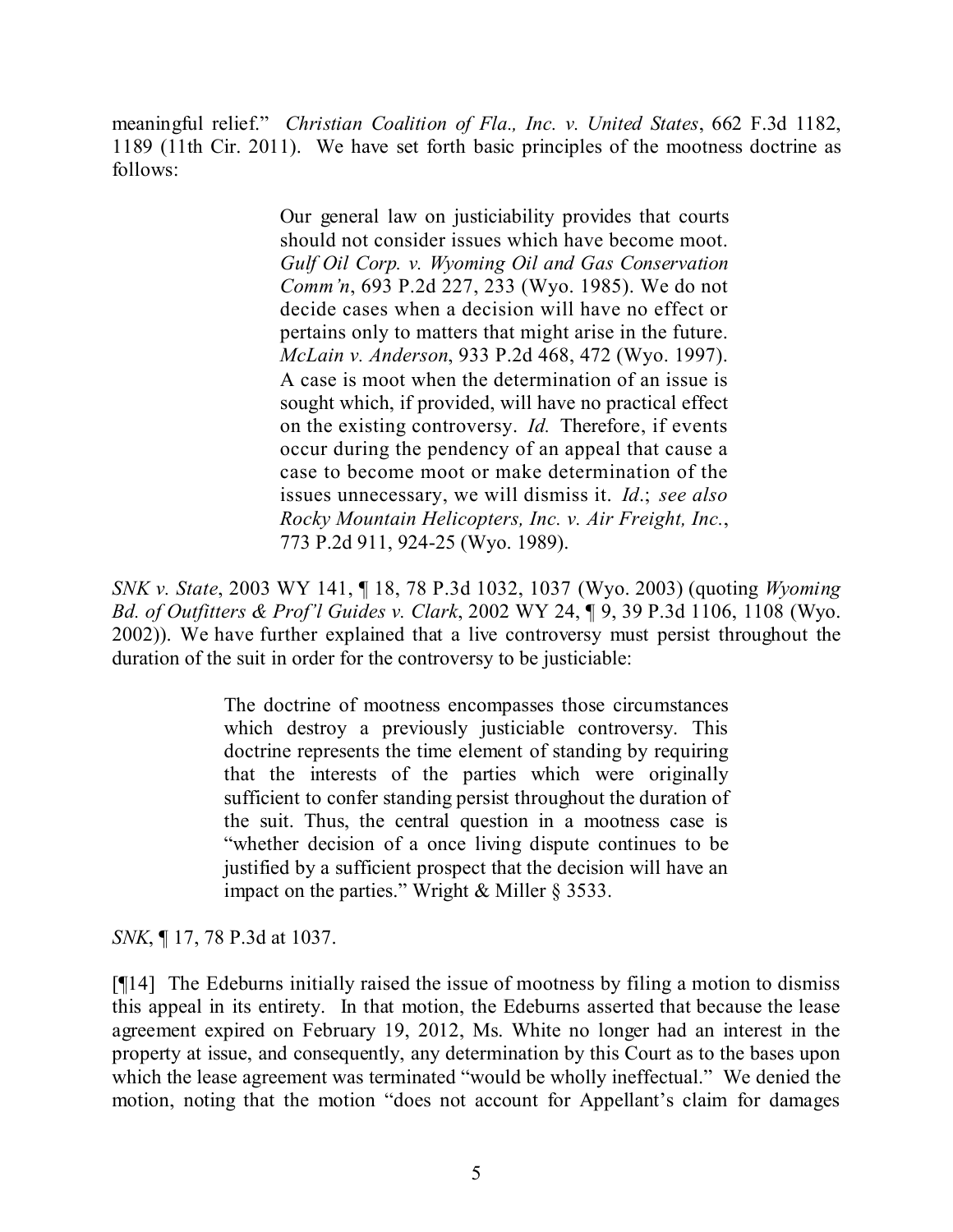relating [to] violation of the covenant of good faith and fair dealing."

[¶15] Although we previously refused to dismiss the appeal in light of Ms. White's claim for damages, we note that Ms. White asserts damages only in relation to her counterclaim for violation of the covenant of good faith and fair dealing, as evidenced in her response to the Edeburns' complaint:

> 27. As a result of the Counter Defendants and Shane [Edeburn] having breached the covenant of good faith and fair dealing, White has been damaged and is entitled to judgment against the Counter Defendants and Shane [Edeburn] for \$500,000.00 or such greater amount as the trier of fact may award.

. . .

30. White is entitled to a judgment against the Counter Defendants and Shane [Edeburn] for punitive damages in such amount as the trier of fact may award to adequately punish the Counter Defendants and Shane [Edeburn], and will deter such wrongful conduct of this type in the future.

WHEREFORE Counter Claimant and Third Party Plaintiff demands judgment against the Counter Defendants and Third Party Defendant as follows:

1. Count I – Breach of Covenant of Good Faith and Fair Dealing – the sum of \$500,000.00 or such greater amount as the trier of fact may award.

2. Count II – Punitive damages in such amount as the trier of fact may award.

In their brief, the Edeburns largely repeat the mootness argument raised in their motion to dismiss, but confine that argument to the issue of whether the lease was properly terminated, contending Ms. White is no longer entitled to possession of the property due to expiration of the lease term. While we hold that Ms. White's claim for breach of the covenant of good faith presents a justiciable controversy in light of her assertion of damages, we agree that, because Ms. White is no longer entitled to possession of the property, the issue of whether the lease was properly terminated is moot.

[¶16] We note initially that other jurisdictions have held that a controversy over the right of possession under a lease is rendered moot by the expiration of the lease term. *E.g.,*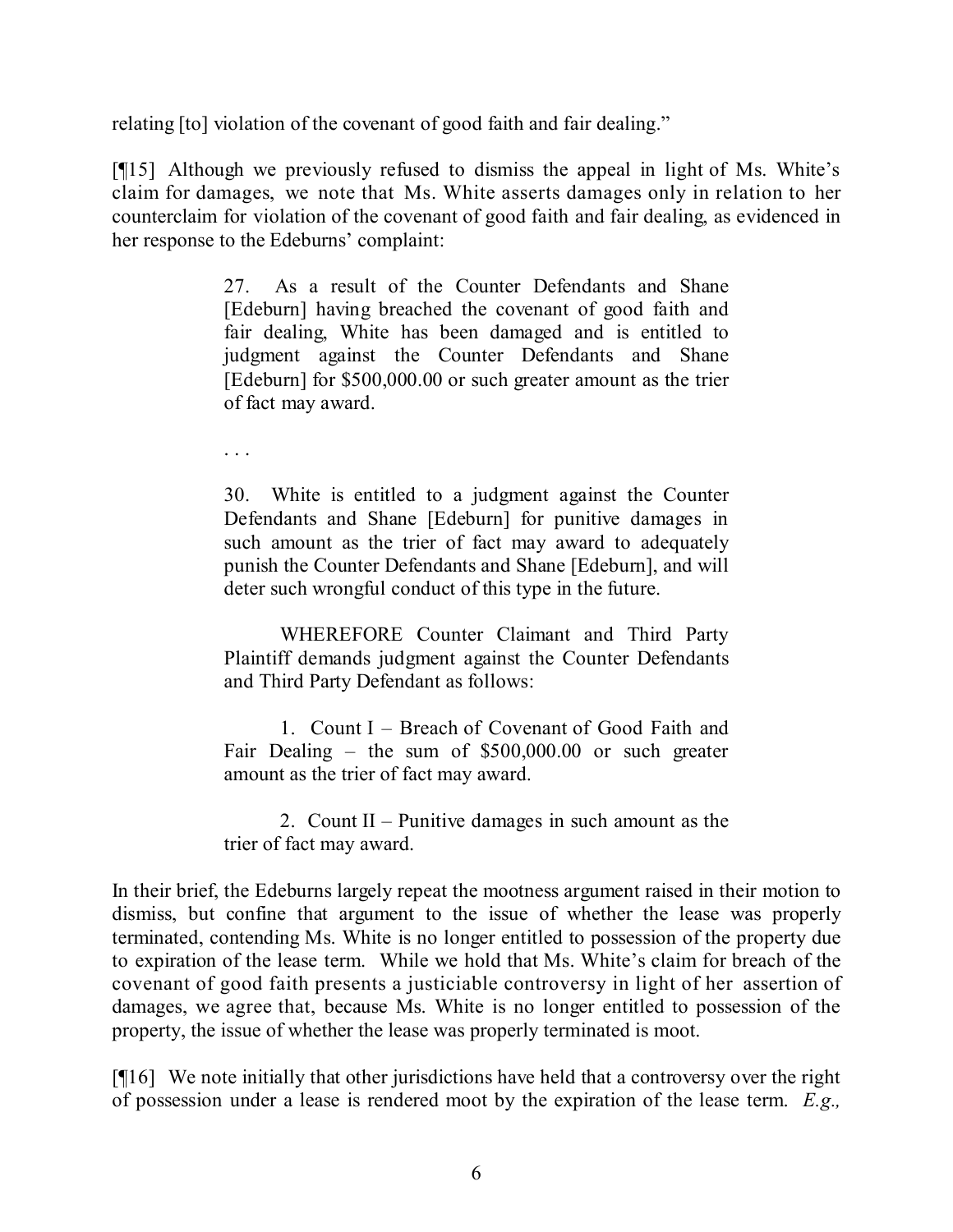*Marshall v. Hous. Auth*., 198 S.W.3d 782, 787 (Tex. 2006) ("[Appellant's] lease expired on January 31, 2003, and she presents no basis for claiming a right to possession after that date. Thus, there was no live controversy between the parties as to the right of current possession after January 31, 2003, and the issue of possession was moot as of that date."); *Exit Co. Ltd. Partnership v. Airlines Capital Corp.*, 766 P.2d 129, 131 (Haw. Ct. App. 1988) ("[E]ven if this court vacated the summary judgment, Airlines legally cannot regain possession of the leased premises. We accordingly hold that the issue on appeal 'has been rendered moot.'"); *Elliott v. Di Mari, Corp.*, 411 So.2d 1088 (La. App. 4 Cir. 1976) ("[A]s appellant's lease has expired by its own terms and therefore it cannot now be placed in possession, any change in the trial court judgment would serve no purpose nor have any practical legal effect. The appeal must be dismissed as moot."). In an analogous context, we have held that the issue of a student's expulsion from school becomes moot after the expulsion period has expired. *Bd. of Trs. Fremont County Sch. Dist. #25 v. BM*, 2006 WY 23, ¶ 3, 129 P.3d 317, 319 (Wyo. 2006) (citing *In re RM v. Washakie County Sch. Dist. No. 1*, 2004 WY 162, ¶ 8, 102 P.3d 868, 871 (Wyo. 2004)).

[¶17] The Edeburns claimed below that they were entitled to relief in the form of a declaratory judgment that the lease was terminated due to Appellant's breach, and an injunction requiring Appellant to remove her property from the leased premises. The district court granted summary judgment on the requested relief, declaring that "the Lease is lawfully terminated by Plaintiffs due to Ms. White's multiple breaches." The court further ordered that "Ms. White no longer lawfully possesses the premises and must surrender possession to Plaintiffs and must remove herself and her personal property from Lot 2 and Tract 12 within 30 days after entry of this Final Judgment and Order." The sole legal effect of the district court's grant of summary judgment was to prevent Ms. White from maintaining possession of the property. Because it is undisputed that the lease expired on February 19, 2012, and that the lease did not contain any right of renewal, any change in the district court's decision with respect to the Edeburns' claim for summary judgment would have no effect on the existing controversy. Ms. White no longer has any claim to possession of the property and, accordingly, there is no possibility that our decision as to whether the lease was properly terminated will have an impact on the parties. Ms. White's challenge to the award of summary judgment is moot.

## **Motion to Dismiss – Breach of Implied Covenant of Good Faith and Fair Dealing**

[¶18] We turn next to the Edeburns' motion to dismiss Ms. White's counterclaim for breach of the implied covenant of good faith and fair dealing. In her counterclaim, Ms. White essentially alleged that the Edeburns' grounds for termination of the lease agreement were motivated by their desire to remove her from the property. She contends that the Edeburns were aware of the conditions when they purchased the property, and, as a result, their attempt to terminate the lease on the named grounds constitutes bad faith.

[¶19] The Edeburns contend that termination of the lease was justified by Ms. White's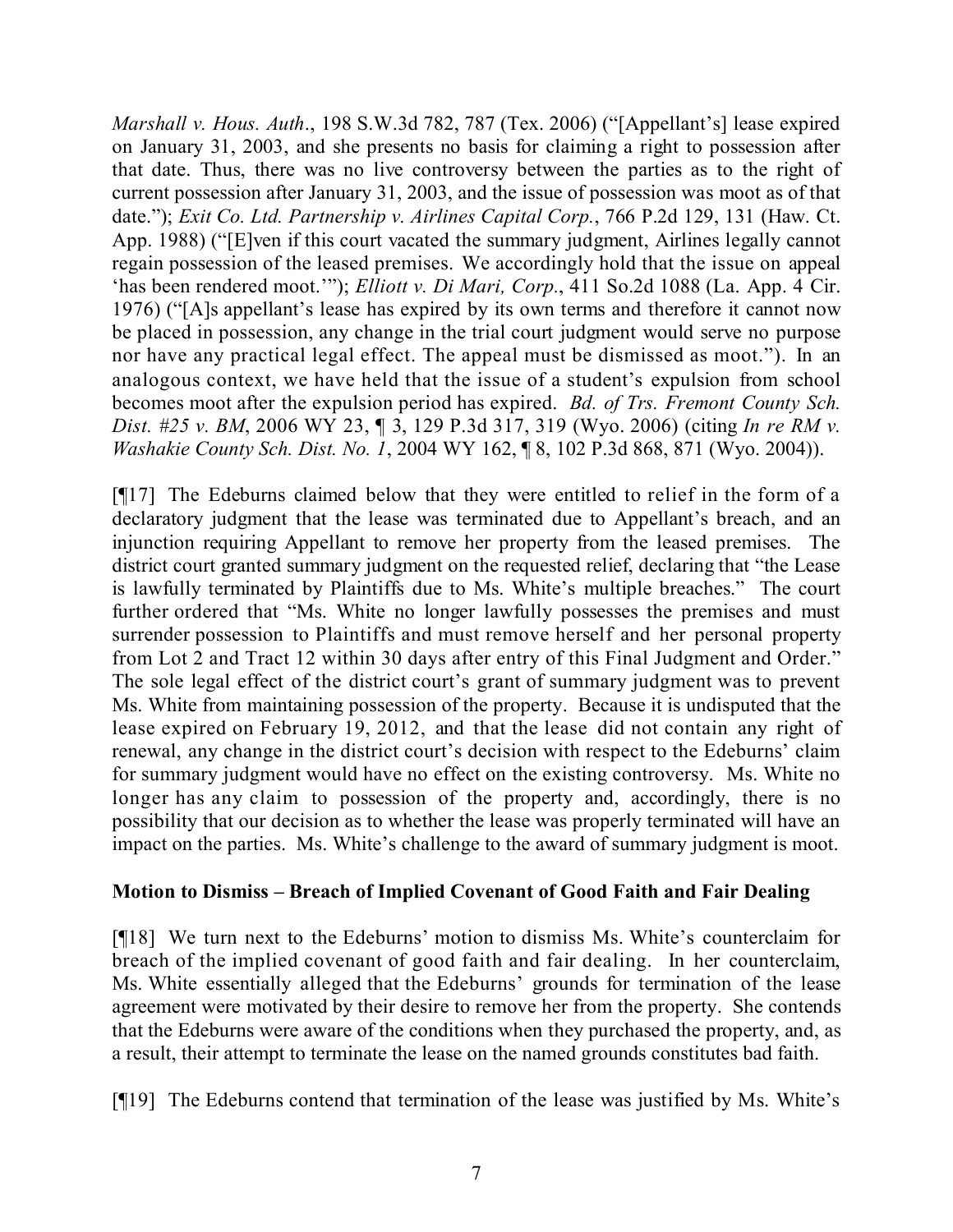lease violations, and that termination was simply an exercise of their rights under the lease. They note that they took reasonable steps to secure Ms. White's compliance with the terms of the lease, by providing notice of default and a ten-day opportunity to correct the default, despite the fact that the lease did not require such notice or opportunity to cure. The Edeburns assert that their knowledge of the conditions existing on the property at the time of purchase does not constitute acceptance of those conditions under the lease. They claim that the intent of the parties is properly determined from the unambiguous terms of the lease agreement, and that the lease did not acknowledge or permit Ms. White's unlawful or unsanitary living conditions. The Edeburns assert that we should not infer that the parties intended to allow Ms. White's non-conforming uses of the property absent an expression of that intent in the terms of the lease.

[¶20] We begin our analysis with the basic premise that "Every contract imposes upon each party a duty of good faith and fair dealing in its performance and enforcement." *Ultra Resources, Inc. v. Hartman*, 2010 WY 36, ¶ 84, 226 P.3d 889, 919 (Wyo. 2010) (quoting Restatement (Second) of Contracts § 205 (1981)). We have stated that this implied covenant

> [R]equires that a party's actions be consistent with the agreed common purpose and justified expectations of the other party . . . . The purpose, intentions and expectations of the parties should be determined by considering the contract language and the course of dealings between and conduct of the parties. The covenant of good faith and fair dealing may not, however, be construed to establish new, independent rights or duties not agreed upon by the parties. In other words, the concept of good faith and fair dealing is not a limitless one. The implied obligation must arise from the language used or it must be indispensable to effectuate the intention of the parties. In the absence of evidence of self-dealing or breach of community standards of decency, fairness and reasonableness, the exercise of contractual rights alone will not be considered a breach of the covenant.

*Whitlock Constr., Inc. v. South Big Horn County Water Supply Joint Powers Bd.*, 2002 WY 36, ¶ 24, 41 P.3d 1261, 1267 (Wyo. 2002) (citation omitted). Although many claims for breach of good faith involve questions of fact making summary judgment inappropriate, summary judgment may be appropriate where, under the facts in the record, the party's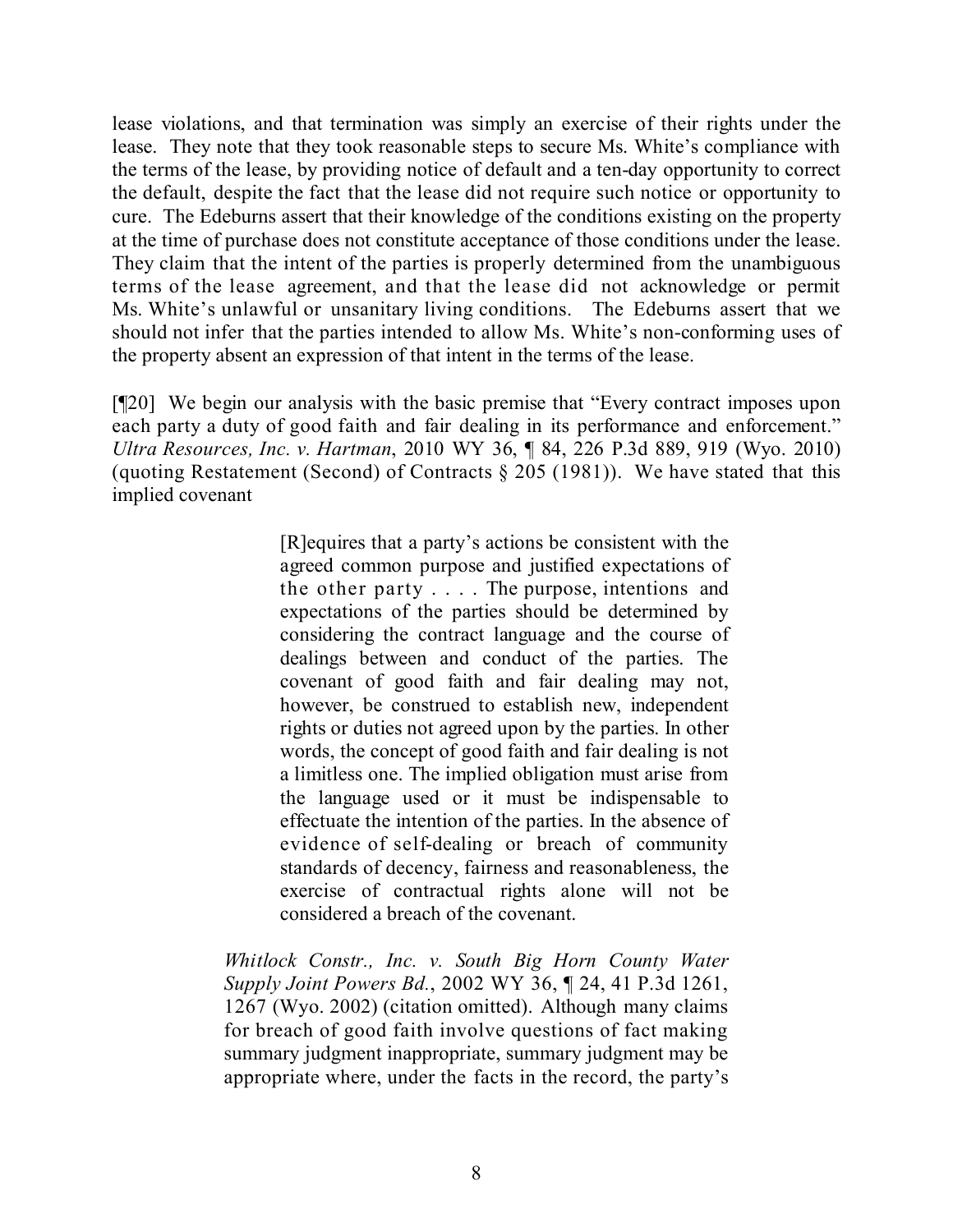actions were in conformity with the clear language of the contract. *Id.*

*M&M Auto Outlet v. Hill Inv. Corp.*, 2010 WY 56, ¶ 26, 230 P.3d 1099, 1108-09 (Wyo. 2010).

[¶21] The district court found no merit in Ms. White's argument that the Edeburns accepted Ms. White's use of the property based on their knowledge of the condition of the property at the time of purchase. The court found that the lease, which was attached to Appellees' complaint, was unambiguous, and that Ms. White was bound by its terms:

> Ms. White has not asserted that the Lease is ambiguous. Indeed, she has indicated she understood all provisions of the Lease but believes that several provisions "do not exactly apply in this instance." Further, the Court finds that the contract is clear and unambiguous and its plain language is applicable.

The court determined that "The covenant of good faith and fair dealing cannot be used to force parties to ignore explicit provisions in the contract, which is what Ms. White desires," and concluded that Ms. White had not alleged facts sufficient to raise a claim for breach of the covenant.

[¶22] We agree with the district court's analysis. The fact that the Edeburns had notice of the conditions existing on the property does not operate to incorporate those conditions into the terms of the lease, and Ms. White does not present cogent argument or pertinent legal authority indicating otherwise. The language of the lease is unambiguous, and, accordingly, we do not venture outside its terms to determine the parties' intent. *Sutherland*, **[8, 273 P.3d at 1095.** The Edeburns' attempt to terminate the lease simply constitutes an exercise of contractual rights, insufficient to raise a claim of breach of the covenant of good faith and fair dealing.<sup>2</sup>

<sup>&</sup>lt;sup>2</sup> Without reaching the question of whether Ms. White violated the lease by living in a camper trailer and by accumulating various items of scrap and personal property around her trailer, we note that photos of the property included in an affidavit from Shane Edeburn reveal accumulation of various items of property on the leased land, including: tires, plastic bins, bottles, ladders, hoses, garden implements, fence posts, wood scraps, automobiles, wire fencing, and various piles of trash and debris. Ms. White does not dispute that the photographs accurately depicted the condition of the leased property. Further, at the hearing on the Edeburns' motion to dismiss Ms. White's counterclaim, Ms. White did not contest the fact that she was living on the property in violation of county regulations. Rather, Ms. White asserted, as she does on appeal, that the Edeburns accepted the condition of the land, and the fact of her habitation in a camper trailer, due to their knowledge that these conditions existed at the time the property was purchased.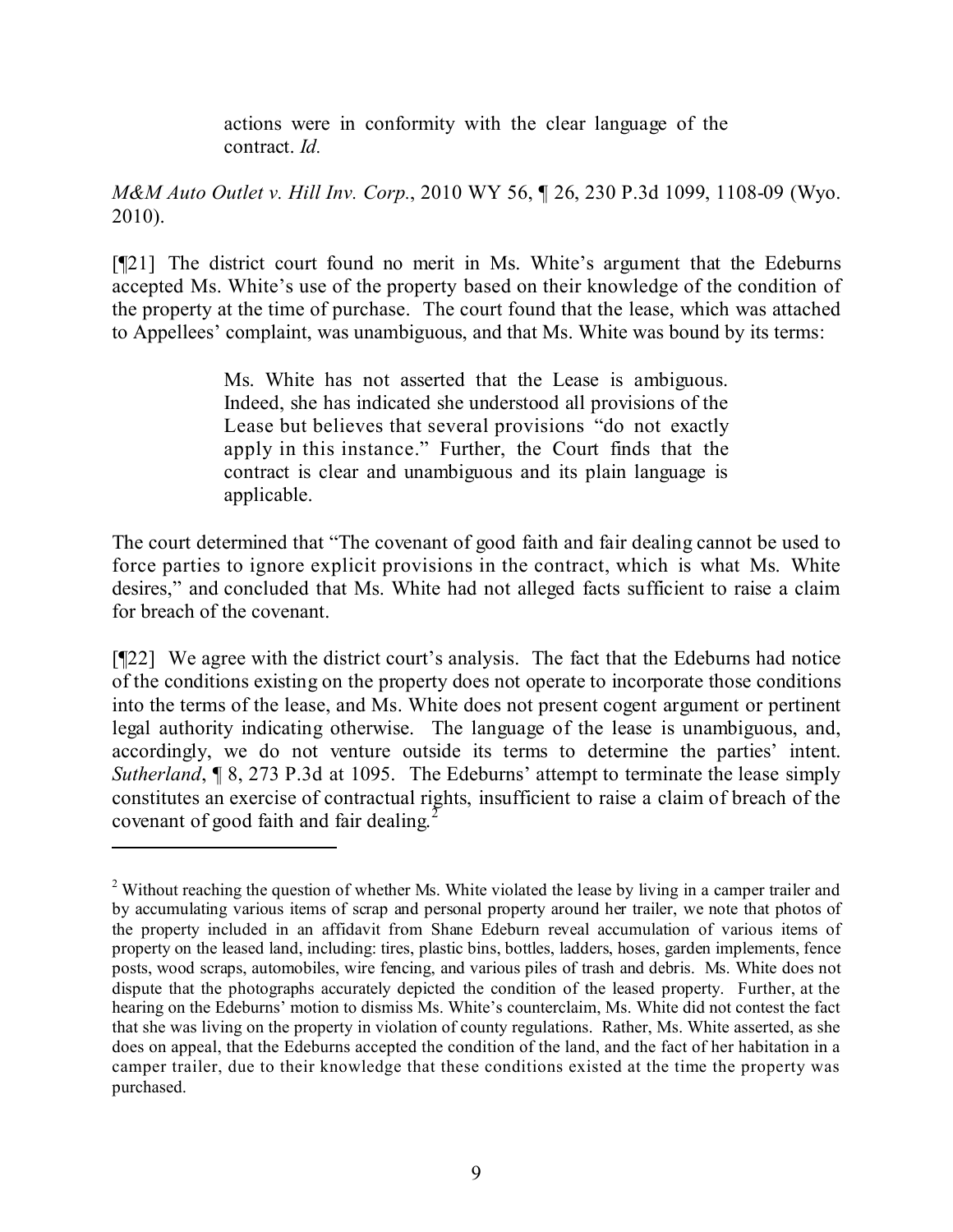[¶23] Further, the Edeburns provided Ms. White with notice of the lease violations and allowed her ten days to come into compliance with the lease, despite the fact that no notice of termination or opportunity to cure was required under the lease. The Edeburns' actions were in conformity with the clear language of the lease, and even exceeded their contractual obligations to Ms. White. The facts of this case, when viewed in the light most favorable to Ms. White, do not give rise to a claim for breach of the implied covenant of good faith and fair dealing. Accordingly, we affirm the decision of the district court dismissing Ms. White's counterclaim.

## **Motion to Dismiss – Fraud and Conspiracy to Commit Fraud**

[¶24] In Docket No. S-11-0219, Ms. White challenges the district court's dismissal of her claims of fraud and conspiracy to commit fraud relating to the sale of Lot 11. She contends that she has stated sufficient claims of relief to preclude dismissal. Ms. White contends that a realtor owes a duty of honesty to a prospective purchaser, and that Ms. Webb breached this duty by concealing facts while making arrangements to facilitate a sale of the property to the Edeburns. Ms. White further asserts that the Edeburns gave inadequate consideration for the property, and that this fact alone is sufficient to raise a presumption of fraud. With respect to her claim of conspiracy to commit fraud, Ms. White simply asserts that "If the underlying tort has been pleaded sufficiently, conspiracy to commit fraud is a valid count." She repeats the arguments relating to her fraud claim, asserting that the amount paid for the property is sufficient to raise a claim of conspiracy to commit fraud.

[¶25] Ms. Webb and the Edeburns claim that, after Ms. White lost the property to foreclosure, she had no interest in the property that would entitle her to be informed of the Edeburns' intent to purchase the property, or that would give her the right to make an offer on the property. They claim that the bank had the right to dispose of the property, and to select a prospective purchaser, without any obligation to Ms. White. Further, Ms. Webb contends that Ms. White has failed to state a claim for fraud or conspiracy to commit fraud because Ms. White has not suffered any damage as a result of the alleged fraud or conspiracy.

[¶26] We have previously set forth the elements of fraud, and have explained that the facts supporting those elements must be alleged "clearly and distinctly":

> "The elements of a claim for relief for fraud are a false representation made by the defendant which is relied upon by the plaintiff to his damage, the asserted false representation must be made to induce action, and the plaintiff must reasonably believe the representation to be true. A plaintiff who alleges fraud must do so clearly and distinctly, and fraud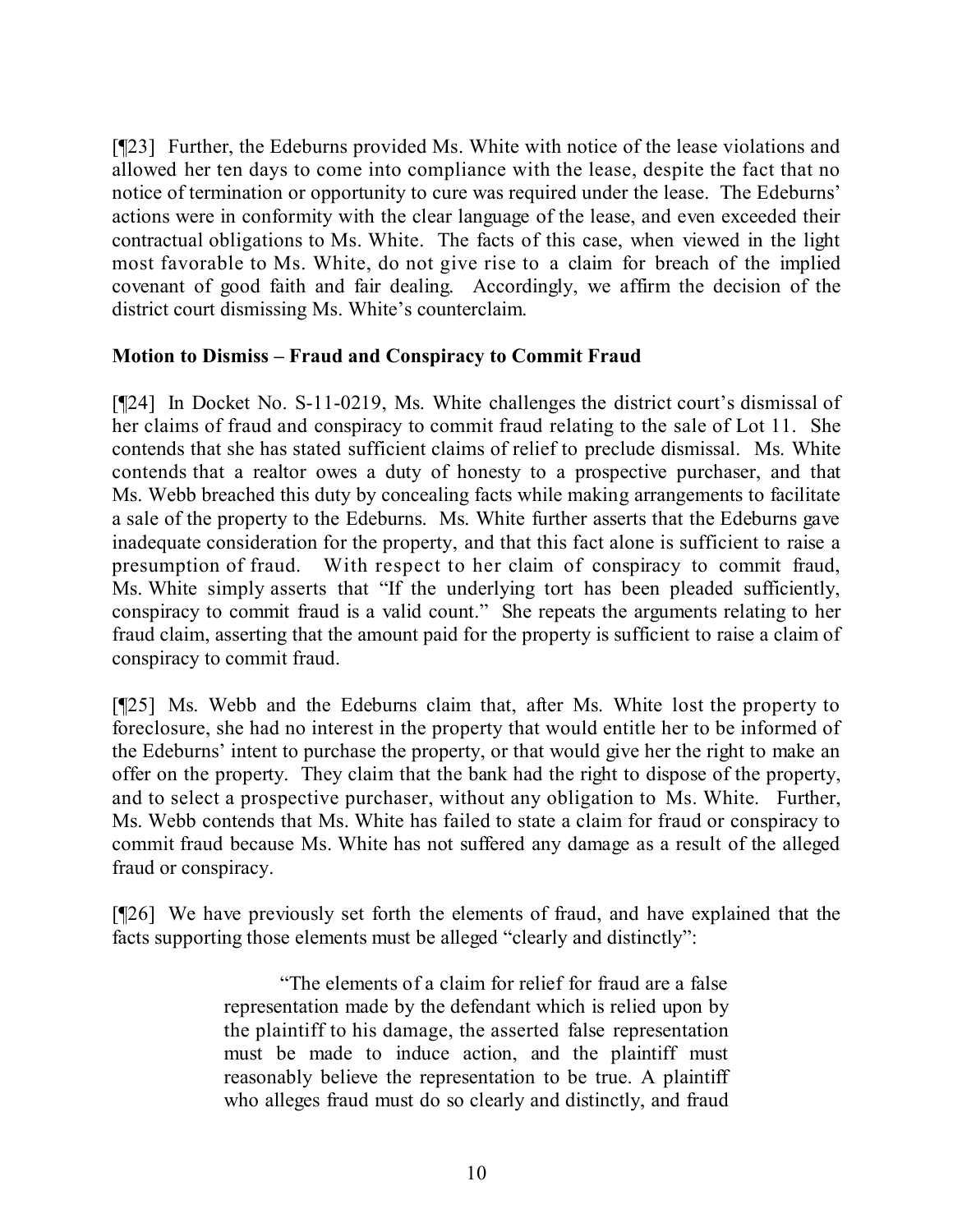will not be imputed to any party when the facts and circumstances out of which it is alleged to arise are consistent with honesty and purity of intention. Fraud must be established by clear, unequivocal and convincing evidence, and will never be presumed."

*Osborn v. Emporium Videos*, 870 P.2d 382, 383 (Wyo. 1994) (quoting *Lavoie v. Safecare Health Service, Inc.*, 840 P.2d 239, 252 (Wyo. 1992)); *see also Sundown, Inc. v. Pearson Real Estate Co.*, 8 P.3d 324, 330 (Wyo. 2000); W.R.C.P. 9(b) (requiring that "[i]n all averments of fraud or mistake, the circumstances constituting fraud or mistake shall be stated with particularity").

[¶27] We find that Ms. White has failed to set forth facts sufficient to state a cause of action for fraud against Ms. Webb or the Edeburns. First, with respect to the claim against Ms. Webb, Ms. White asserts that she was falsely informed that Lot 11 would not be marketed until it was cleaned and appraised, and that this false representation deprived her of an opportunity to submit an offer on the property. However, assuming that Ms. Webb made this statement, Ms. White has failed to establish that she relied on the statement to her detriment. Ms. White did not allege that she had any right to purchase Lot 11 from the bank. Indeed, neither the bank nor Ms. Webb, as its agent, had any obligation to ensure that Ms. White received an opportunity to submit an offer to purchase Lot 11. Ms. White had no interest in the property after the statutory redemption period expired, and, accordingly, she was not deprived of any interest in the property and was not damaged by its sale to the Edeburns. Ms. White has failed to assert a cause of action for fraud against Ms. Webb.

[¶28] Ms. White's claim against the Edeburns must be dismissed for the same reasons. Additionally, however, Ms. White has failed to allege that the Edeburns made any false representations to her regarding the sale of Lot 11. In fact, Ms. White's complaint fails to assert that the Edeburns made any representation to her before they purchased the property. Further, Ms. White does not assert that the Edeburns had any obligation to inform her of their intention to purchase the property or of any details of their purchase offer. Consequently, Ms. White's allegations against the Edeburns have failed to satisfy any of the elements of a claim for fraud.

[¶29] We also conclude that Ms. White has failed to state a claim for conspiracy to commit fraud. In the proceedings below, Ms. White did not identify the elements of a claim for conspiracy to commit fraud. In her complaint, she alleged that Appellees "by mutual agreement, secrecy, and trickery, conspired to sell Lot 11 to Shane [Edeburn] at a price well below its current value, with the purpose of preventing the Plaintiff from residing on Lot 11." The district court found that Ms. White's claim was analogous to a claim of "civil conspiracy," which, as recognized by the Tenth Circuit, consists of the following elements: "(1) two or more persons; (2) an object to be accomplished; (3) a